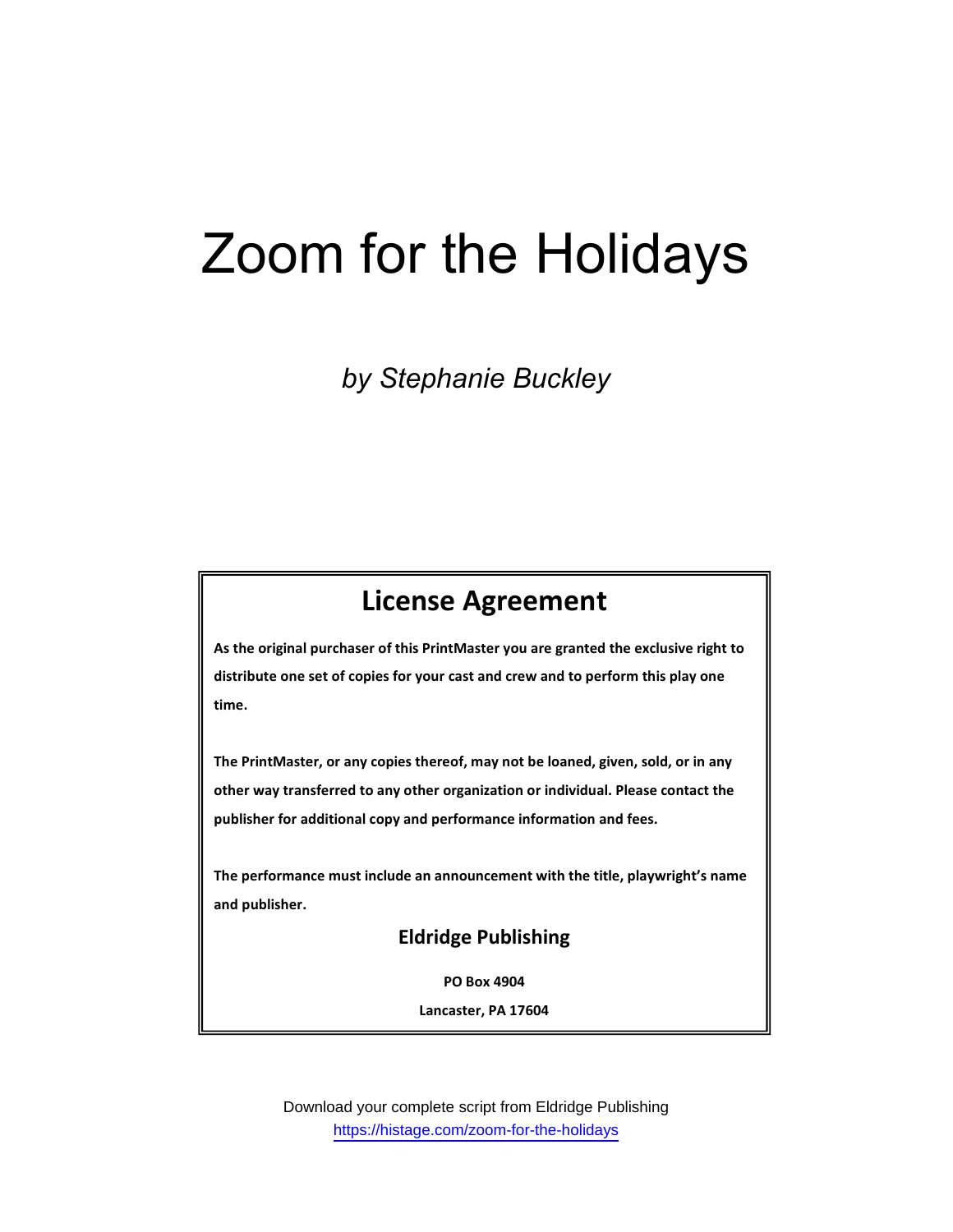#### **DEDICATION**

To Chris who does a devil of a job being my husband, to my favorite mess-makers, Caitlin and Bridget, and to my parents, the real Mr. and Mrs. Claus!

#### STORY OF THE PLAY

Wondering what Halloween, Thanksgiving and Christmas look like during a pandemic? Three one act plays will show you how monsters, turkey and angry elves will ZOOM FOR THE HOLIDAYS!

In THE SPINE-CHILLING ASSOCIATION OF REPUGNANT EVIL, a group of "terrifying" monsters must meet via Zoom to figure out how to scare humanity during an already frightening pandemic. However, Devil is having a devil of a time getting people to take their responsibilities seriously: Werewolf is a sheep in wolf's clothing, Witch has bad blood with Vampire, and the other members may be ghosting the important meeting. The teleconference reveals that monsters and humans share many of the same compulsions, insecurities and foibles.

Despite the obstacles presented by Covid-19, seven high school seniors use Zoom to continue an annual Thanksgiving tradition in THE RITUAL. The ceremony, which they established as 7th graders, is supposed to be a way for the friends to reconnect each year—no matter what happens. Although they find a way to hold their friendship ritual during a pandemic, the teens wonder if their tradition can continue in a world plagued by tragedy, loss and change.

Just as many nations, states, and schools have formed committees to outline post-quarantine re-openings, Santa must formulate a plan via Zoom in THE NORTH POLE REOPENING COMMITTEE. However, in order to reopen the North Pole, Santa, a technology-challenged traditionalist, must now consider the concerns of the Commissioner of Public Health, the Elf workers' union, and a Public Relations company. Will all of these opinions help save Christmas or completely destroy it?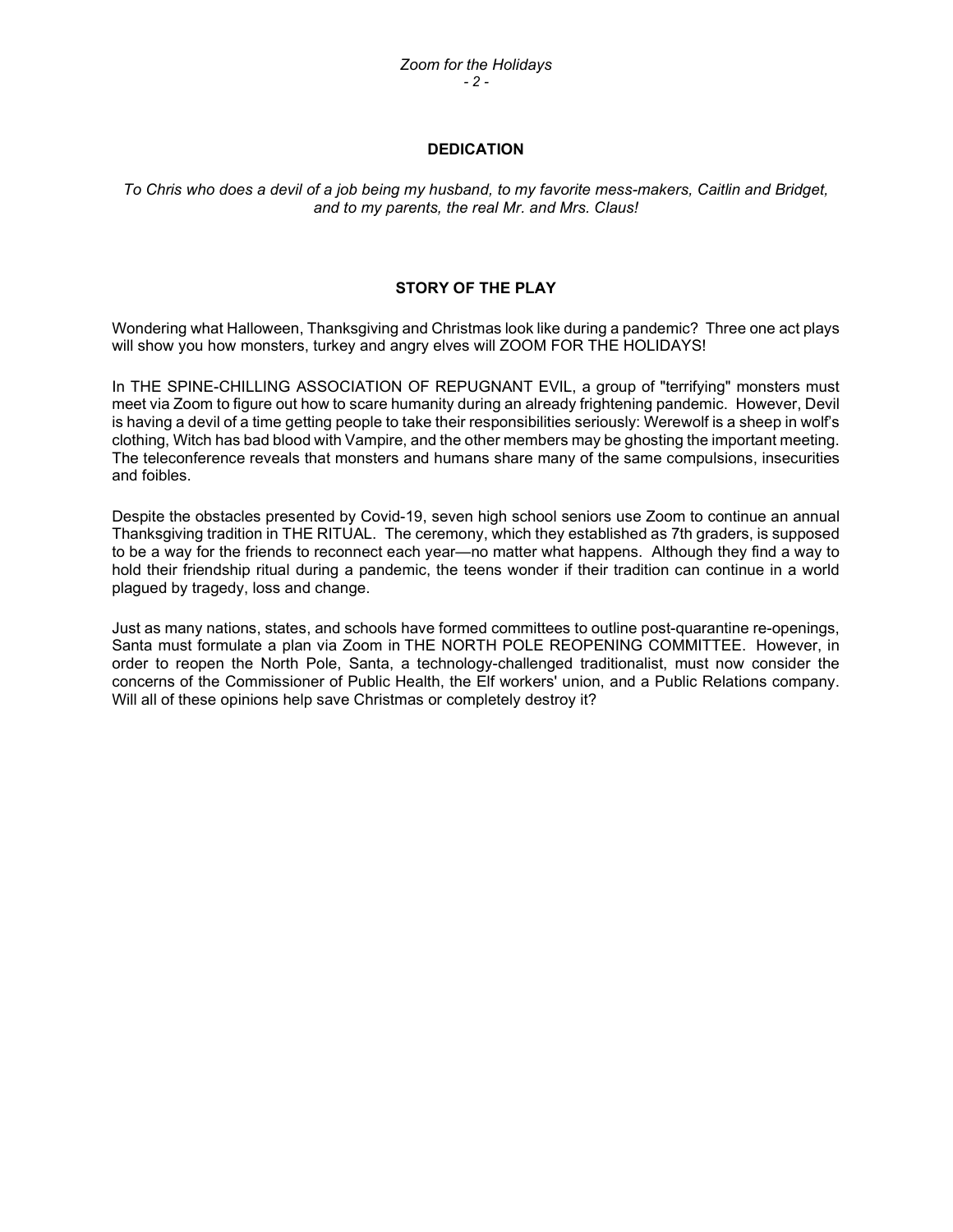# The Spine-Chilling Association of Repugnant Evil

by Stephanie Buckley

#### CHARACTERS

\*DEVIL: President of SCARE, the Spine-Chilling Association of Repugnant Evil.

\*WEREWOLF: Vice President of SCARE.

WITCH: Treasurer of SCARE.

\*VAMPIRE: Member of SCARE.

\*GHOST: Member of SCARE.

\*MUMMY: Member of SCARE.

BRIDE OF FRANKENSTEIN: The wife of the Frankenstein, SCARE Secretary.

\*Characters' genders are flexible. The actors and director may select preferred pronouns.

TIME: October 2020.

PLACE: A teleconference meeting of the monstrous members of SCARE, the Spine-Chilling Association of Repugnant Evil.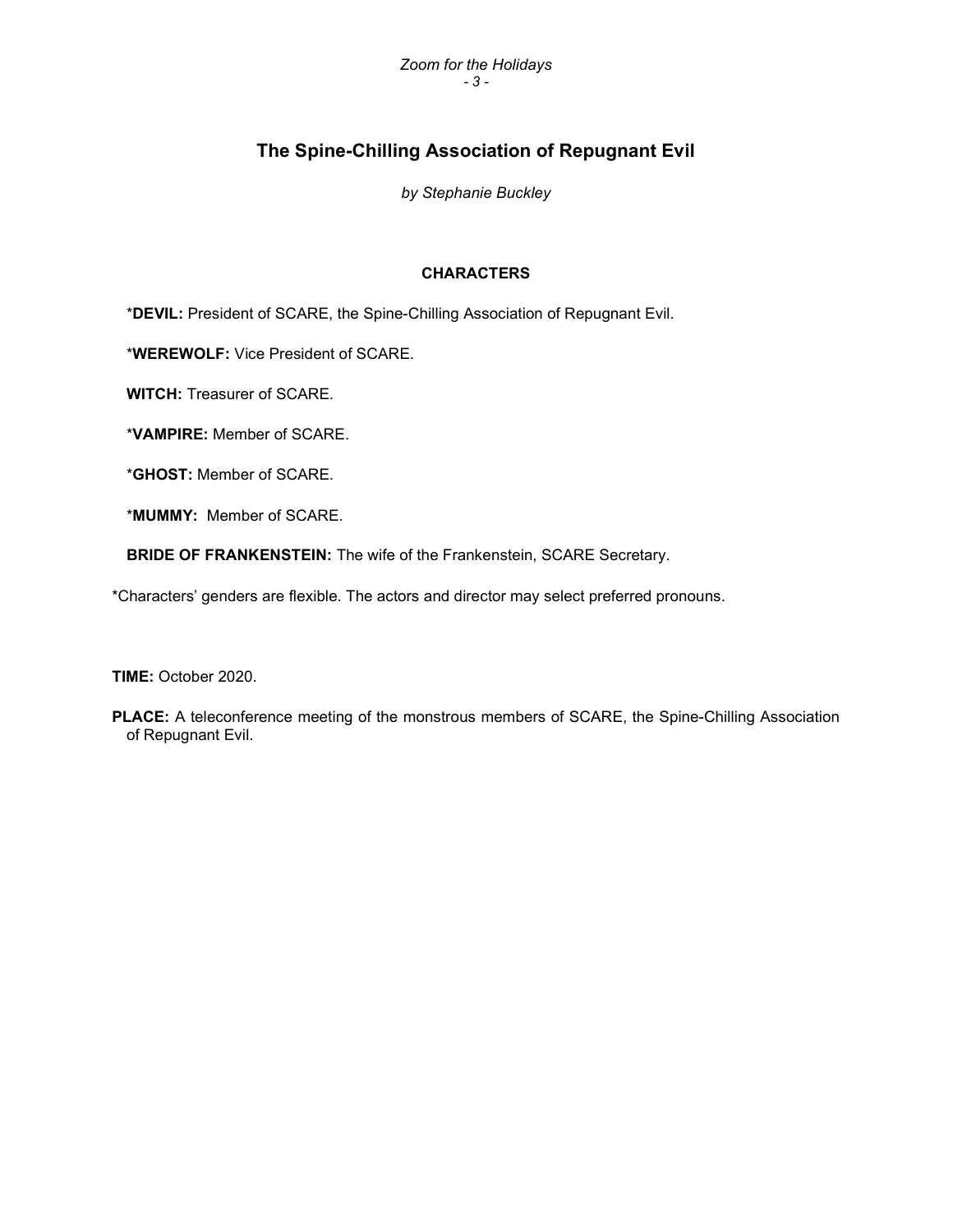# The Spine-Chilling Association of Repugnant Evil

(AT RISE: DEVIL sits alone in a teleconference. The name "Devil" is indicated in the corner of the screen. Behind him/her/them is a sign with the acronym, SCARE. DEVIL appears agitated and looks at his/her/their watch. SFX: A sound indicates someone wants to join the teleconference.)

DEVIL: (As he/she/they clicks.) Finally!

- (WEREWOLF appears in a new box with the name "Werewolf" indicated in the corner.)
- WEREWOLF: (Looking at notes.) I know. I'm late. I'm sorry. I'm sorry. I'm sorry. (Looking up.) Where is everybody?
- DEVIL: (With barely concealed resentment.) Not here. You are the first to arrive.
- WEREWOLF: Oh, well. Don't take it personally. (Thinking of an excuse.) You know.... It's October—a busy time of year for monsters.
- DEVIL: (Angry.) I'm the Devil. I know October is a busy time for monsters. That's why this meeting is so important.
- WEREWOLF: Hey. Don't get mad at me. I completely agree. That's why I joined the Spine-Chilling Association of Repugnant Evil.
- DEVIL: Well, if everyone in SCARE agrees that this meeting is important, then where is everybody? (SFX: A sound indicates someone wants to join the teleconference.) Okay, here we go.
- (DEVIL clicks, and WITCH appears in a new box with the name "Witch" indicated in the corner.)

WEREWOLF: Hey, Witch!

- WITCH: Hey, guys! Where is everybody?
- DEVIL: That's what we were just discussing.
- WITCH: (To WEREWOLF.) Maybe it's time to talk to Devil about what we discussed last week.

DEVIL: Last week? You had a meeting without me?

WEREWOLF: (To WITCH.) I don't know. I'm not sure that this is the time.

DEVIL: The time for what?!?!

WITCH: (To WEREWOLF.) Come on! It's just us. Who knows if the others are even coming?

DEVIL: What are you two talking about?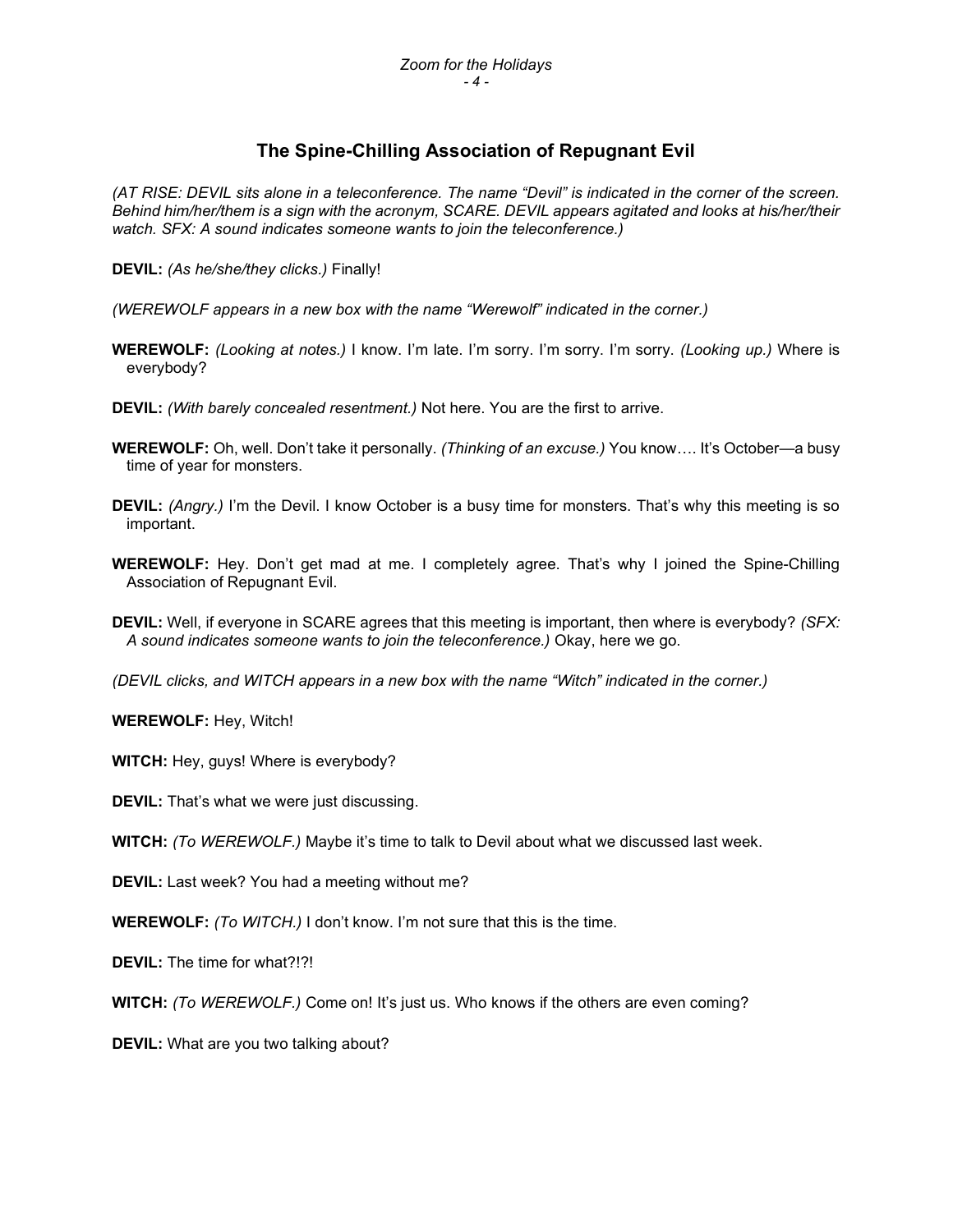WEREWOLF: Devil, you and I have been friends for a long time. Right?

DEVIL: Yeah…. So?

WEREWOLF: And when you ran for President of SCARE, you had my full support.

DEVIL: Okay. What's your point?

(WEREWOLF struggles to find the words so WITCH takes up the mantle.)

WITCH: What Werewolf is trying to say is that some of the members do not appreciate your leadership style.

DEVIL: (Shocked.) What?

WITCH: They think that you are angry and controlling.

DEVIL: Who thinks that?

WITCH: It's not important who said it, but as Treasurer (Indicating herself.) and Vice President (Indicating WEREWOLF.) of SCARE, it is our responsibility to listen to our members.

DEVIL: But that's ridiculous. (Thinking.) You guys don't think I'm angry and controlling.

WITCH: (As WEREWOLF avoids eye contact with the DEVIL.) Well...

DEVIL: Werewolf?

WEREWOLF: Remember when you had the big fight with God because you wanted to be more powerful than him and he cast you into hell?

DEVIL: That was a long time ago, Werewolf. I went to therapy. I've grown.

WITCH: (Reassuring.) Of course you have. Listen, this pandemic has been hard on us, and it is totally understandable to fall back on old, destructive behaviors. (The DEVIL sulks.) Take me, for instance. I totally started stress eating again. I won't even step on a scale, and I'm terrified to go back to Weight **Witchers** 

DEVIL: Really?

(WITCH nods.)

WEREWOLF: Sometimes I'm so overwhelmed that I have trouble waking up in the morning.

WITCH: *(Concerned.)* Werewolf, you didn't tell me that.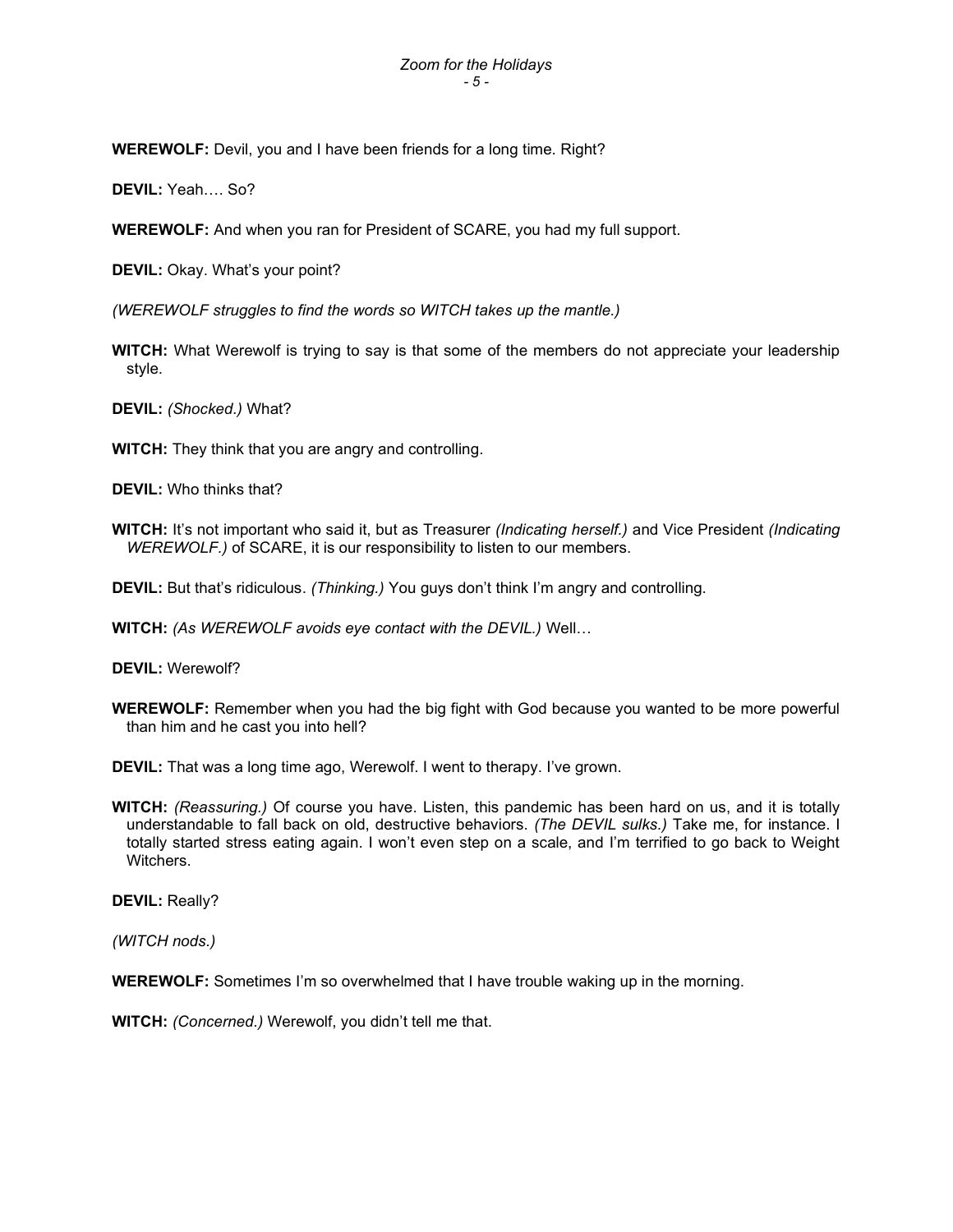WEREWOLF: (To WITCH.) Yeah, well I always have trouble this time of year. I think it has to do with the changing of the seasons….

WITCH: You know, I was going through that. Have you tried putting the alarm clock across the room?

WEREWOLF: No. Does that help?

WITCH: It helped me. I forced me out of bed.

WEREWOLF: Great idea.

WITCH: You could also sleep with the blinds open, and your bedroom will be filled with darkness when you wake up.

WEREWOLF: (*Encouraged.*) I'll open the blinds tonight.

WITCH: Have you tried magnesium?

WEREWOLF: No, I haven't, but—

DEVIL: (Interrupting.) Can we get back to me?

WITCH: All Werewolf and I want to say is that we are completely in your corner, but you might have more success with these meetings if you calm down and allow other members to contribute.

DEVIL: (Confused.) What do you mean?

- WEREWOLF: Well, if the conversation does not follow the order of the agenda that you emailed to us, you just let it go.
- DEVIL: Let it go? It makes no sense to deviate from the agenda. The conversations will be off-topic and unproductive.
- WEREWOLF: Perhaps. But some side conversations may be good for morale, and who knows, it may generate some great ideas that support the goals of the association.

(DEVIL scoffs.)

WITCH: And perhaps you could open up the meetings to the greater monster community. (DEVIL rolls his eyes.) Maybe invite non-SCARE members to sit in on a meeting.

(DEVIL does not respond. WEREWOLF and WITCH exchange a look of frustration.)

WEREWOLF: Maybe just focus on being calm and patient.

DEVIL: I can do that.